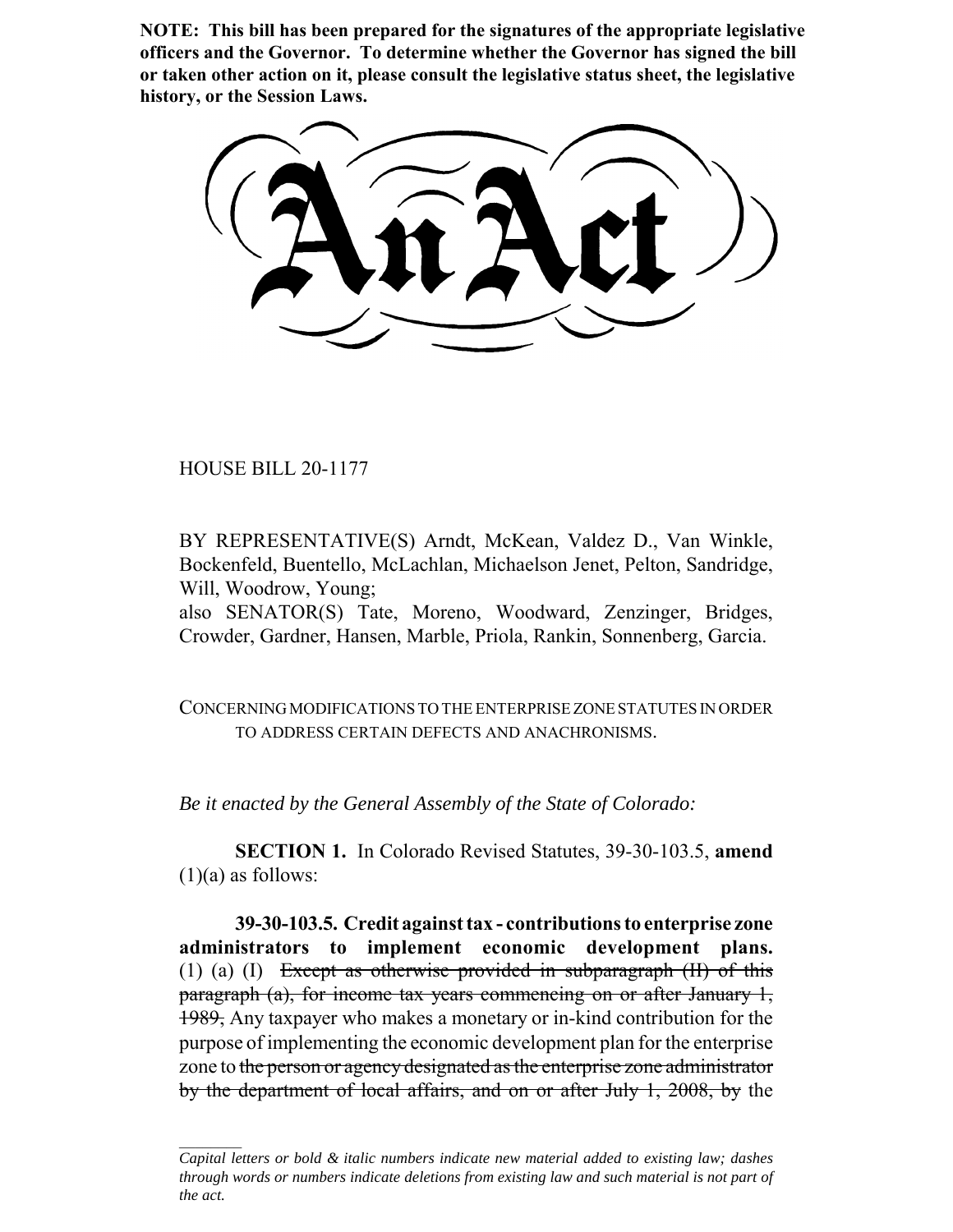person or agency designated as the enterprise zone administrator by the Colorado economic development commission, shall be allowed a credit against the income tax imposed by article 22 of this title TITLE 39 in an amount equal to fifty TWENTY-FIVE percent of the total value of the contribution as certified by the enterprise zone administrator.

(II) For income tax years commencing on or after January 1, 1996, the amount of the credit allowed for contributions made pursuant to this paragraph (a) shall be twenty-five percent of the total value of the contribution as certified by the enterprise zone administrator; except that nothing in this subparagraph (II) shall be construed to affect the amount of the credit:

(A) For contributions made prior to July 1, 1997: To an enterprise zone administrator for a project, program, or organization that was originally approved by an enterprise zone administrator in writing prior to May 1, 1996; or directly to a project, program, or organization that was originally approved by an enterprise zone administrator prior to May 1, 1996, and that is certified by the enterprise zone administrator pursuant to subsection (5) of this section; or

(B) For contributions made on or after July 1, 1997, through December 31, 2000, pursuant to a written agreement executed prior to July 1, 1997, between a taxpayer and an enterprise zone administrator in which the taxpayer pledges to make future contributions to a project, program, or organization that was approved by the enterprise zone administrator pursuant to this section prior to May 1, 1996.

**SECTION 2.** In Colorado Revised Statutes, 39-30-104, **amend**  $(2)(c)(III)$  and  $(2.5)(a)(I)$  as follows:

**39-30-104. Credit against tax - investment in certain property - definitions.** (2) (c) (III) (A) Except as OTHERWISE provided in sub-subparagraph (B) of this subparagraph (III) SECTION 24-46-104.3 AND SUBSECTION  $(2)(c)(III)(B)$  OF THIS SECTION, any excess credit allowed pursuant to this paragraph (c) SUBSECTION  $(2)(c)$  shall be an investment tax credit carryover to each of the fourteen income tax years following the unused credit year.

(B) EXCEPT AS OTHERWISE PROVIDED IN SECTION 24-46-104.3, any

PAGE 2-HOUSE BILL 20-1177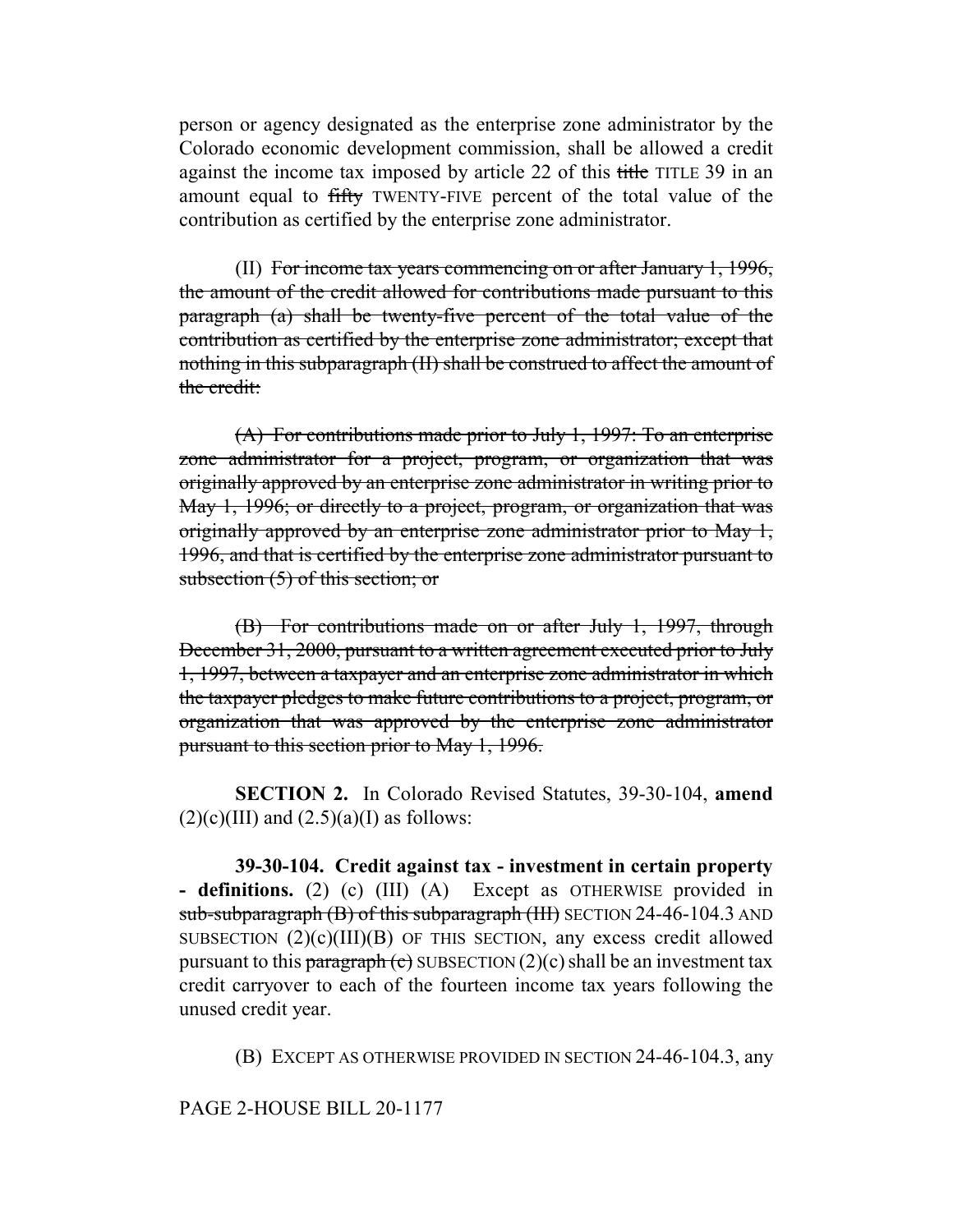excess credit allowed pursuant to this paragraph  $(c)$  SUBSECTION  $(2)(c)$  for a renewable energy investment made in an income tax year commencing before January 1, 2018, shall be an investment tax credit carryover for twenty-two income tax years following the year the credit was originally allowed.

 $(2.5)$  (a) (I) Notwithstanding section 39-22-507.5 (7)(b), and except as otherwise provided in section  $24-46-104.3$  and subsections  $(2.5)(a)(II)$ and (2.5)(b) of this section, any excess credit allowed pursuant to this section shall be an investment tax credit carryover to each of the twelve income tax years following the unused credit year.

**SECTION 3.** In Colorado Revised Statutes, 39-30-105.1, **amend**  $(4)(a)(II)$  as follows:

**39-30-105.1. Credit for new enterprise zone business employees - definitions.** (4) (a) (II) Except as provided in section 24-46-104.3, for any income tax year commencing on or after January 1, 2014, if the total amount of credits claimed by a taxpayer pursuant to subsections  $(1)(a)(III)$ SUBSECTIONS  $(1)(a)(II)$  and  $(3)(b)$  of this section exceeds the amount of income taxes due on the income of the taxpayer in the income tax year for which the credits are being claimed, the amount of credits not used as an offset against income taxes in said income tax year is not allowed as a refund but may be carried forward as a credit against subsequent years' tax liability for a period not exceeding seven years and is applied first to the earliest income tax years possible. Any amount of the credit that is not used during said period is not refundable to the taxpayer.

**SECTION 4. Act subject to petition - effective date.** This act takes effect at 12:01 a.m. on the day following the expiration of the ninety-day period after final adjournment of the general assembly (August 5, 2020, if adjournment sine die is on May 6, 2020); except that, if a referendum petition is filed pursuant to section 1 (3) of article V of the state constitution against this act or an item, section, or part of this act within such period, then the act, item, section, or part will not take effect unless